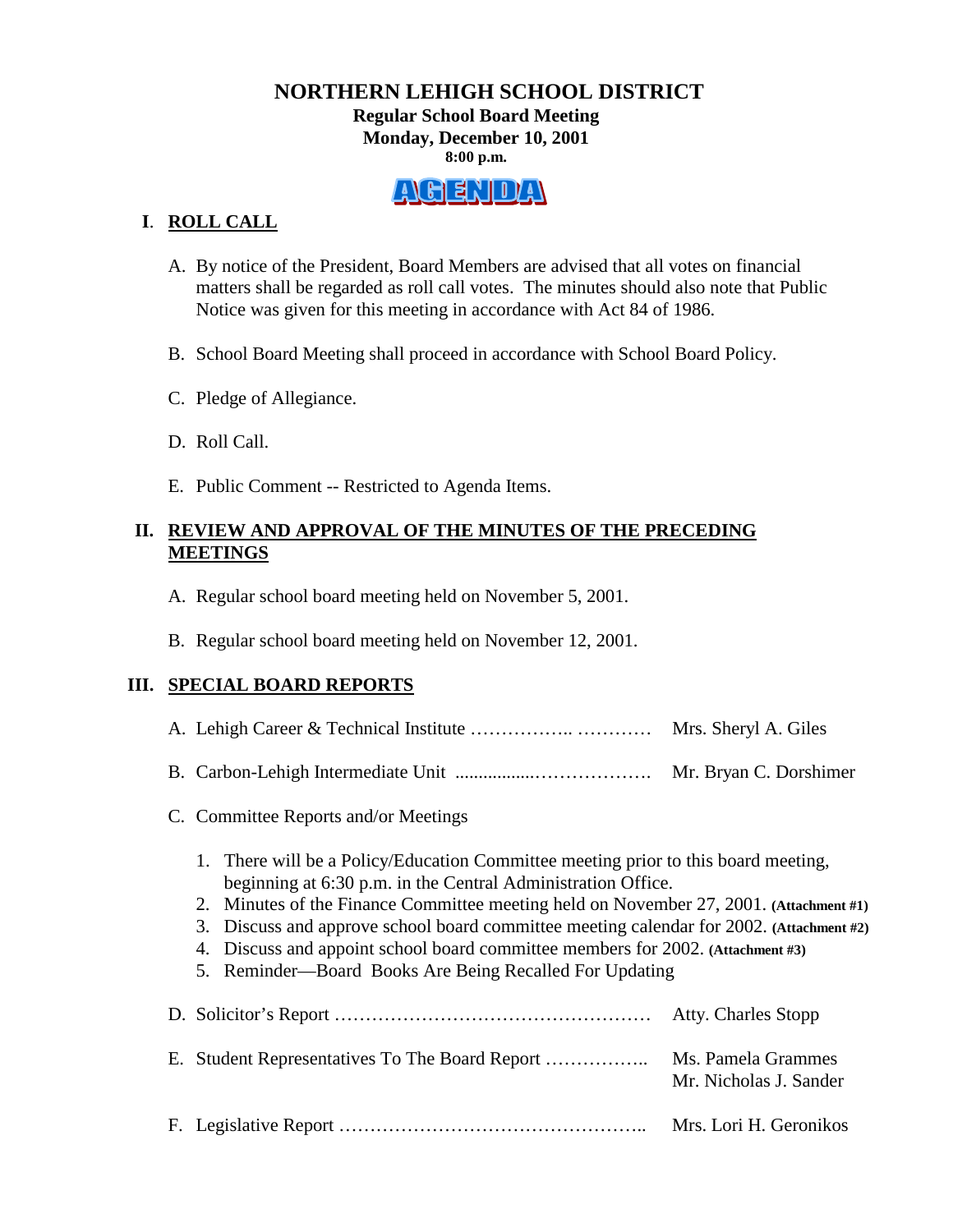| Dr. Nicholas P. Sham, Sr. |
|---------------------------|

I. Executive Work Session will be held immediately following the regular meeting.

## **IV. PERSONNEL**

- A. Nominations for Appointment
	- 1. Non-Instructional

| a. Evonne Blocker      |                                                     |
|------------------------|-----------------------------------------------------|
| Assignment:            | Special Education Aide in the Peters Elementary     |
|                        | School, replacing Nancy Wagner, who resigned.       |
| Salary:                | \$8.64 Per Hour/6 1/2 Hours Per Day/5 Days Per Week |
| <b>Effective Date:</b> | December 11, 2001                                   |
|                        |                                                     |

- B. Approve to adjust the annual salary of Jeffrey Bachman, Information Technology Assistant. Retroactive to July 1, 2001 his salary will be \$35,200.
- C. Approve to adjust the annual salary of Karen Nicholas, Peters Elementary Principal. Retroactive to July 1, 2001 her salary will be \$72,000.
- D. Approve to adjust the annual salary of Christopher Iacobelli, Slatington Elementary Principal. Retroactive to July 1, 2001 his salary will be \$72,000.
- E. Approve the following individual as unpaid volunteer aides in the Peters Elementary School for the 2001-2002 school year:

Diane Krause

### **V. POLICY**

A. Approve the Northern Lehigh High School Student Activities Fund Statement for the month of November 2001. **(Attachment #4)**

### **VI. CURRICULUM AND INSTRUCTION**

### **VII. OLD BUSINESS**

#### **VIII. NEW BUSINESS**

A. Approve to accept the Act 93 Administrator Compensation Plan for Northern Lehigh School District Middle Level Management Team Agreement, as presented, effective July 1, 2002 and continuing through June 30, 2006. **(Attachment #5)**